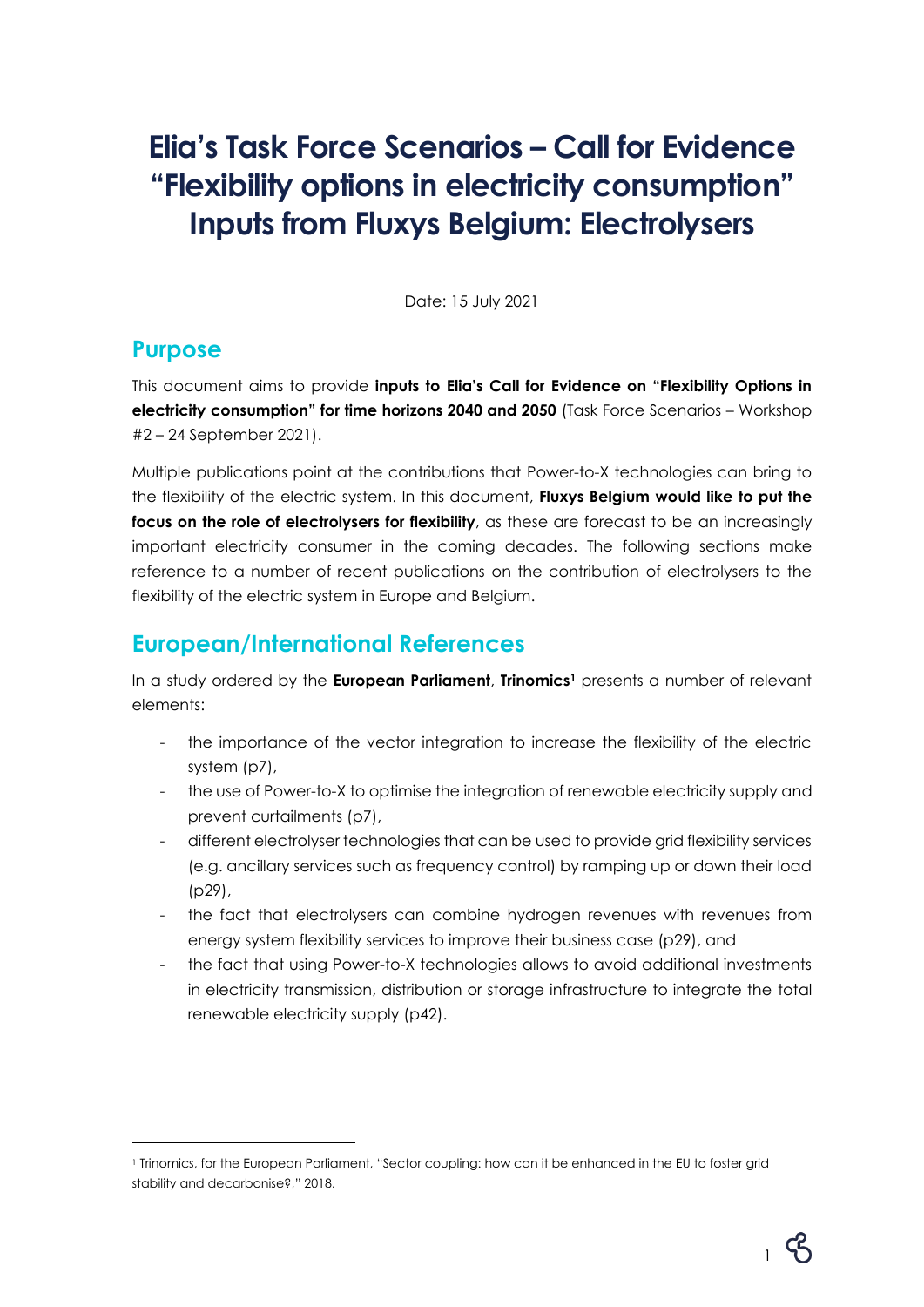In 2020 and 2021 the **European Parliament<sup>2</sup>** and the **European Commission<sup>3</sup>** mentioned the benefits of integrating electrolyser technologies to the electricity system: e.g. "integration of large share of variable renewable generation, offloading grids in times of abundant supply, providing long term storage to the energy system".

**Other TSO's** are considering the advantages that can bring P2X to the flexibility of the electric system in their outlook report for 2050<sup>4</sup> (**Tennet & Gasunie**) or dedicated publication<sup>5</sup> (**RTE**). In Germany, **50hertz<sup>6</sup>** will participate in three projects linked to the production of hydrogen with electrolysers. One of those projects will provide ancillary services to the grid. In the United Kingdom, **National Grid** highlights in its last "**Future Energy Scenarios**" report7, the important role of electrolysers as source of flexibility. **Gas TSO's<sup>8</sup>** are also mentioning that electrolysers will provide flexibility to the grid alongside batteries and other dispatchable technologies.

In 2018, the **International Renewable Energy Agency** (i.e. IRENA) published a report on "Hydrogen from Renewable Power". In this report<sup>9</sup>, IRENA:

- explains that electrolysers can provide low-cost balancing services by means of flexible load (up or down) (p16),
- lists electrolyser technologies that are compatible with the provision of grid services on a short time scale (p21), and
- provides key parameters of dynamic operation for two electrolyser technologies able to provide grid services (p23). These parameters are summarized in Table 2 below.

|                        | <b>ALKALINE</b>      | <b>PEM</b>          |
|------------------------|----------------------|---------------------|
| Load range             | 15-100% nominal load | 0-160% nominal load |
| Start-up (warm - cold) | 1-10 minutes         | second-5 minutes    |
| Ramp-up/ramp-down      | 0.2-20%/second       | 100%/second         |
| <b>Shutdown</b>        | 1-10 minutes         | Seconds             |

Table 2: Dynamic operation of ALK and PEM electrolysis

Note: Values for 2017. Source: FCH JU (2017b).

#### *Source IRENA*

In a similar way, **Navigant<sup>10</sup>** in a study for "**Gas for Climate**" presents the main electrolyser technologies that can bring flexibility services to the grid.

<sup>2</sup> European Commission, "Powering a climate-neutral economy: An EU Strategy for Energy System Integration," p4, 2020.

<sup>3</sup> European Parliament, "A European Strategy for Energy System Integration," p12, 2021.

<sup>4</sup> Tennet-Gasunie, "Infrastructure Outlook 2050," 2021.

<sup>5</sup> RTE, "La transition vers un hydrogène bas carbone," 2020.

<sup>6</sup> 50hertz, Press Release: « National hydrogen strategy is good starting point for climate-neutral economy", 2020.

<sup>7</sup> National Grid, "Future Energy Scenarios", p150, 2021.

<sup>8</sup> Guidehouse, for Gas for Climate, "Analysing future demand, supply, and transport of hydrogen", p56, 2021.

<sup>&</sup>lt;sup>9</sup> IRENA, "Hydrogen from renewable power," 2018.

<sup>&</sup>lt;sup>10</sup> Navigant, for Gas for Climate, « The optimal role for gas in a net-zero emissions energy system », p169, 2019